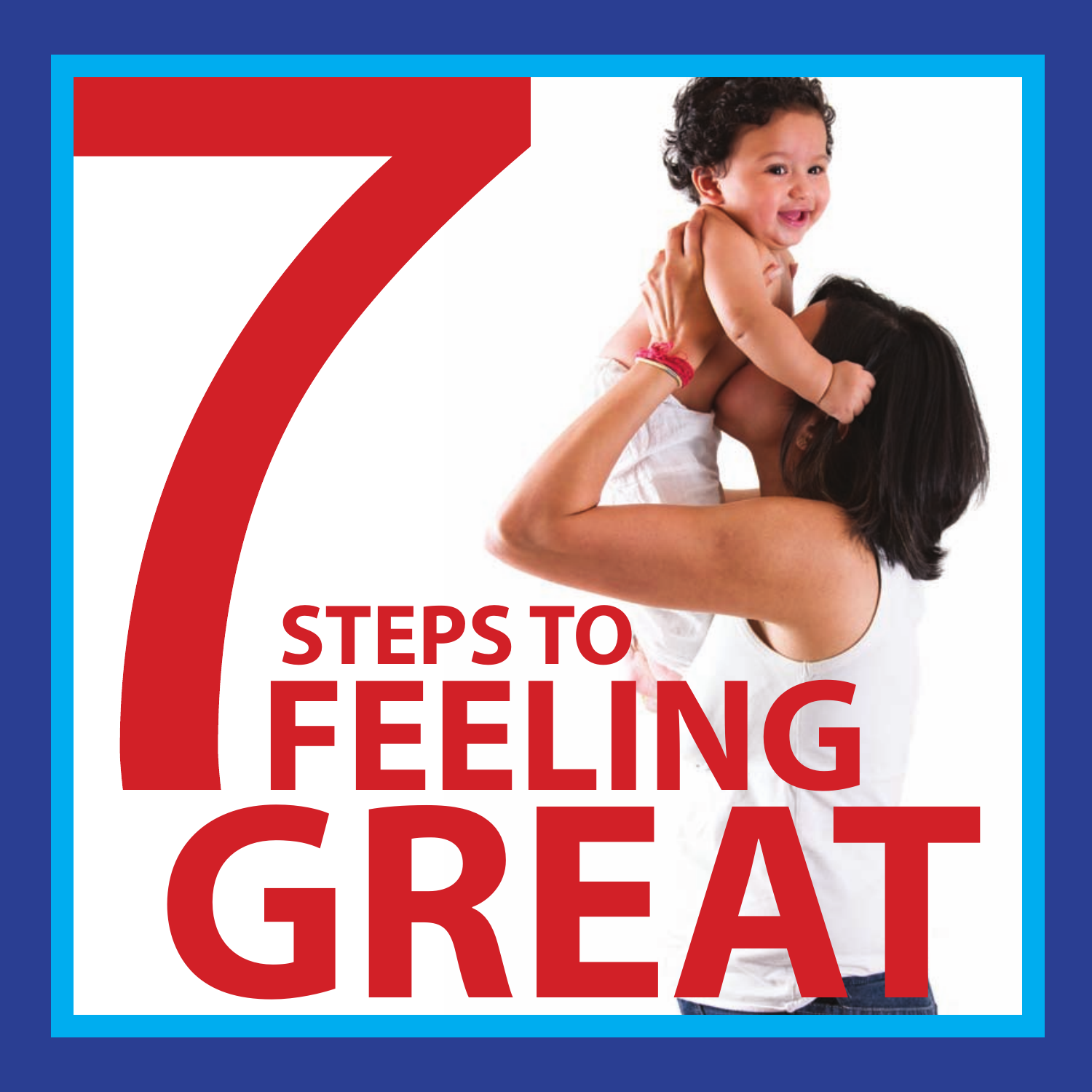*Congratulations on the birth of your baby! Like many moms, you might be feeling differently about your body now. Once you and your baby settle into a routine, you will be ready to gradually start taking steps to feel like you again.*

**Go to your postpartum check up.** *Learn ways to stay healthy and bring a list of questions you have for your medical provider. Remember to take it easy at first. Health care providers may tell women not to think about a weight loss plan or exercise for the first six weeks after delivery to allow the body to heal. Sometimes it may take longer before you get the okay.*



**Choose from these easy steps to move towards a healthy weight when your body is ready. You can try the steps in any order and see what works for you!**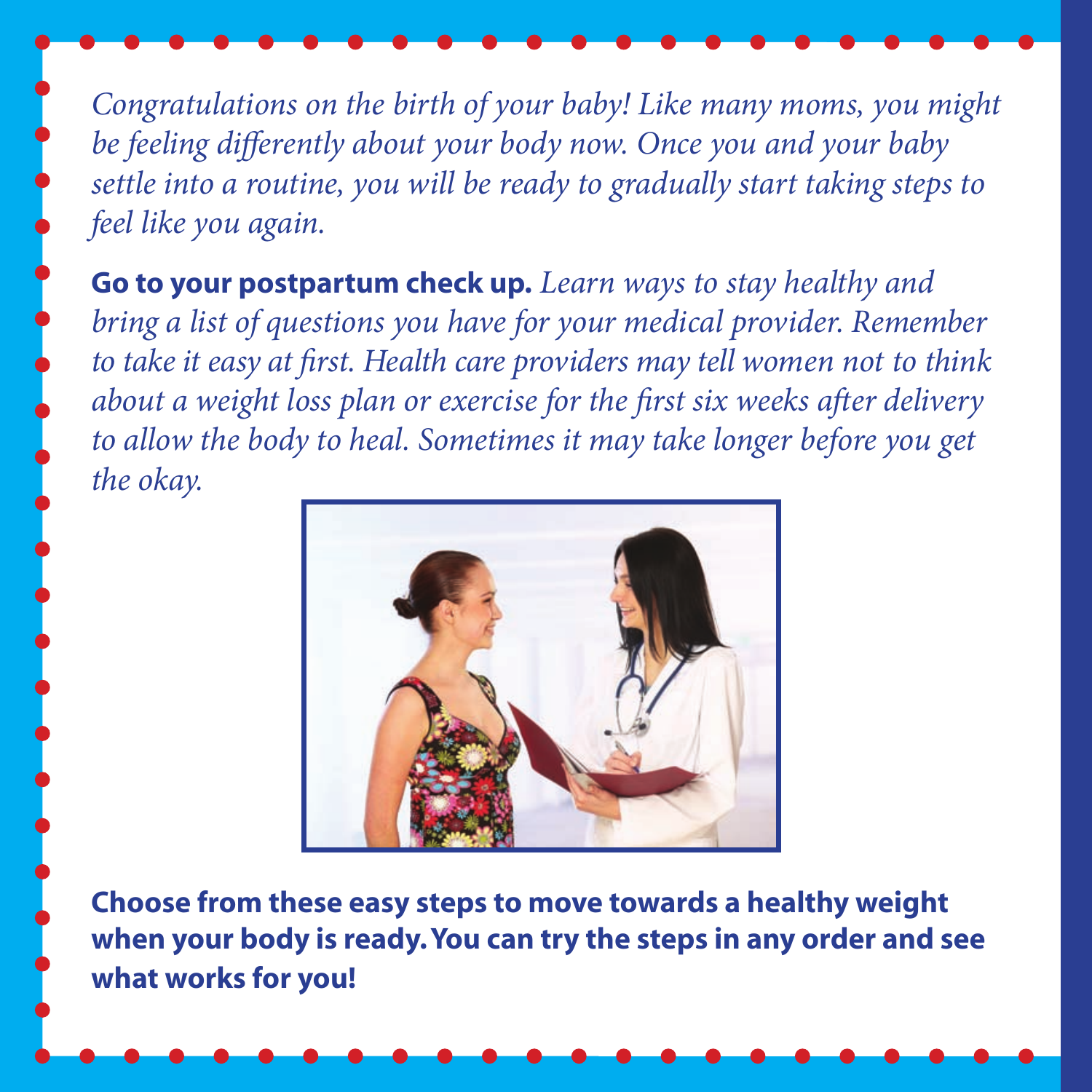### **Step 1 Take Small Steps**

Your body looks, works, and feels better when you are at your healthy weight. The secret to success is making small positive changes in your eating and level of activity that you can stick to for life!

Safe, long-term weight loss does not happen overnight. Studies show that an average weight loss of one to two pounds per week is most likely to last. Diets that promise large amounts of weight loss in short periods of time are often unsafe and people who follow them are more likely to gain the weight back.

Ask your WIC nutritionist to help you find out what a healthy weight is for you!

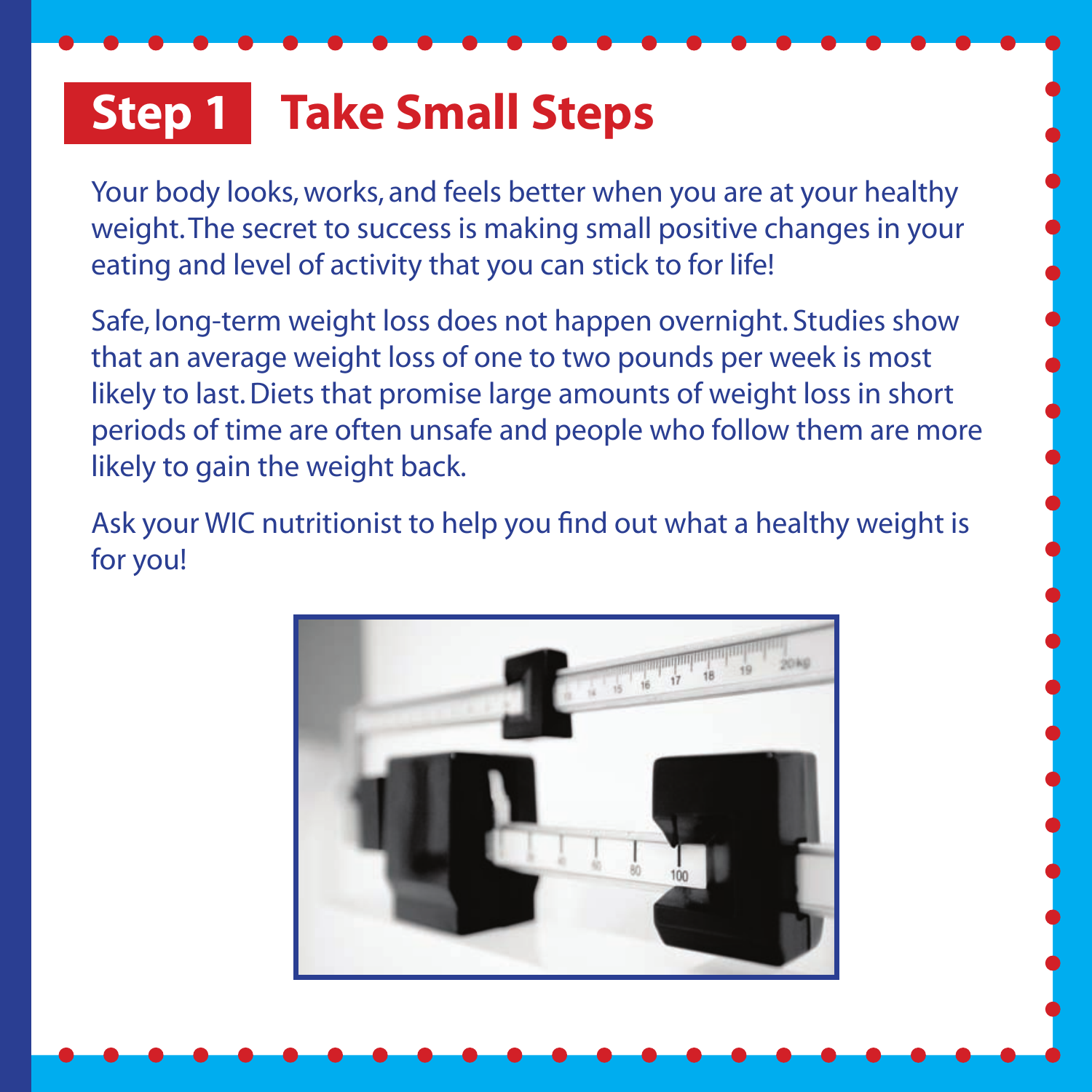# **Step 2 Be in Charge**

Food shopping is your chance to control the foods you have in your home. The process starts even before you head to the grocery store. These tips will help you stick to healthy choices **and** your budget:

- Plan meals for the entire week and write the items you'll need on a grocery list. (It also helps to keep the list on hand and write down ingredients as you run out of them.)
- Always bring your shopping list to the grocery store to help you stay on track.
- Check out the sale flyers for fresh, in-season items.
- Be adventurous and aim to try a new fruit or vegetable each week.
- Avoid going food shopping when you are hungry. You'll be less likely to buy more than you need or choose unhealthy snacks and treats.

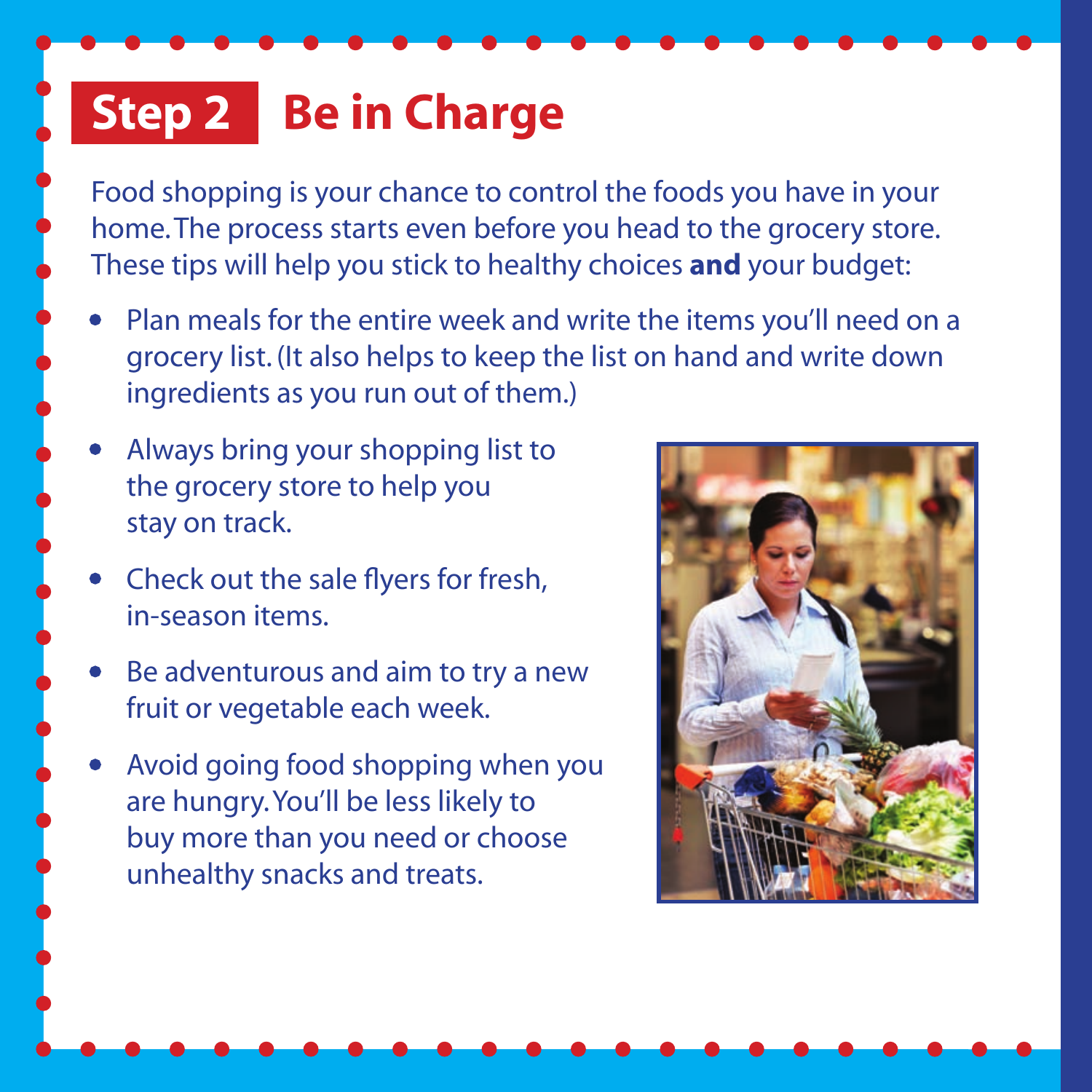## **Step 3 Add Some Activity**

Physical activity is just as important as healthy eating for weight control. When you move, you burn calories and build muscle. The more muscle you have, the more calories you can burn all day long!

Being active helps you look and feel good.

You will be able to:

- Have more energy
- Work off stress
- Tone your muscles
- Get to a healthy weight, and stay there
- Improve your mood
- Keep up with your children!



Experts recommend 30 minutes or more of physical activity at least 5 days a week. Start by setting aside 10-20 minutes each day to be active. Remember, 10 minutes of activity 3 times a day is just as good as one 30-minute session! Be sure to pick activities you enjoy, whether it's walking, taking the kids to the park, or yoga.

Always check with your doctor before starting a new exercise program.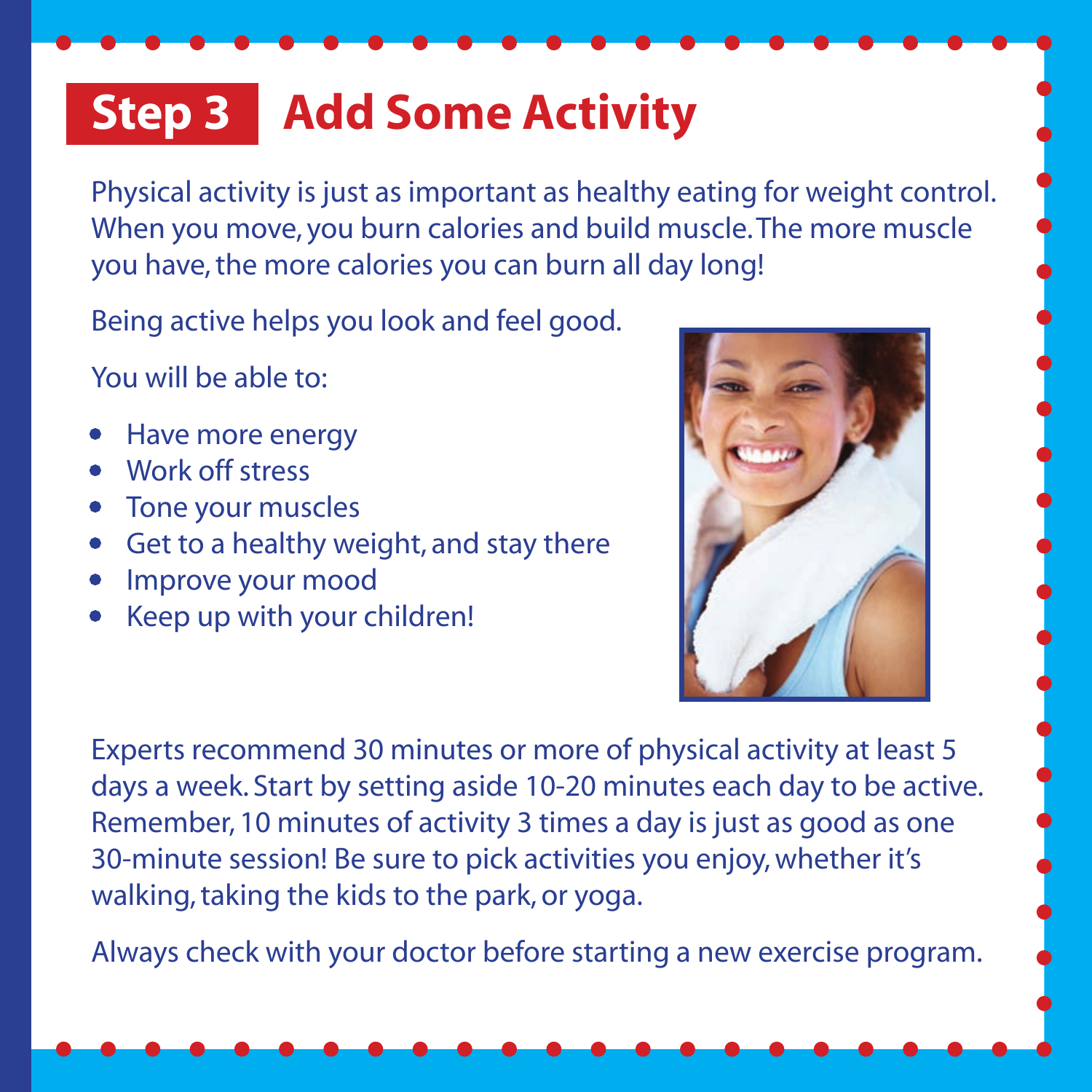# **Step 4 Plan Ahead**

#### **Eat on a regular basis**

- Try to eat 3 small meals and 1 to 2 healthy snacks each day.
- Not eating for long periods of time and skipping meals can slow down your metabolism which makes it difficult to lose weight. You are also more likely to overeat at your next meal or snack.

#### **Rethink your drink**

- Choose 1% or skim milk instead of whole or 2%.
- Beware of juice, soda, energy and sports drinks, coffee with cream and sugar, and alcohol—those calories add up quickly!
- Add lemon, lime or orange slices to your water for extra flavor.

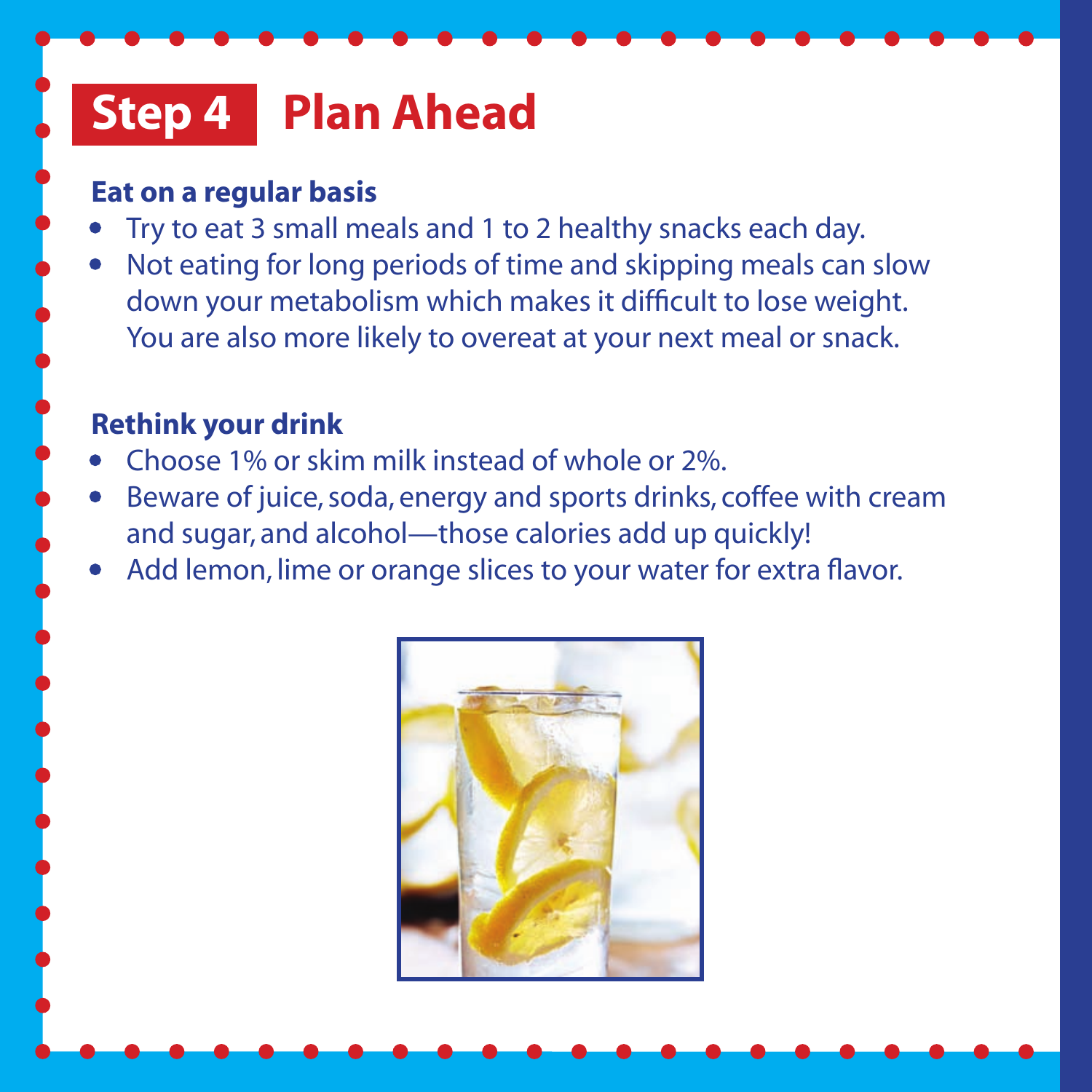#### **Keep healthy 100-calorie snacks on hand**

- <sup>1</sup>/<sub>2</sub> cup of low-fat cottage cheese and 5 strawberries
- 3 cups of air-popped popcorn (unbuttered)
- 19 mini pretzel twists
- Small handful of nuts (14 almonds)
- Half an apple sliced with 2 tsp. of peanut butter
- Romaine lettuce leaves rolled up with 2 slices of deli turkey and mustard
- <sup>1/4</sup> cup of fat-free Ranch dressing and 1 cup of raw vegetables (celery sticks, carrots, grape tomatoes, bell pepper slices)
- 2 Tbsp. of hummus with 1 cup of vegetables

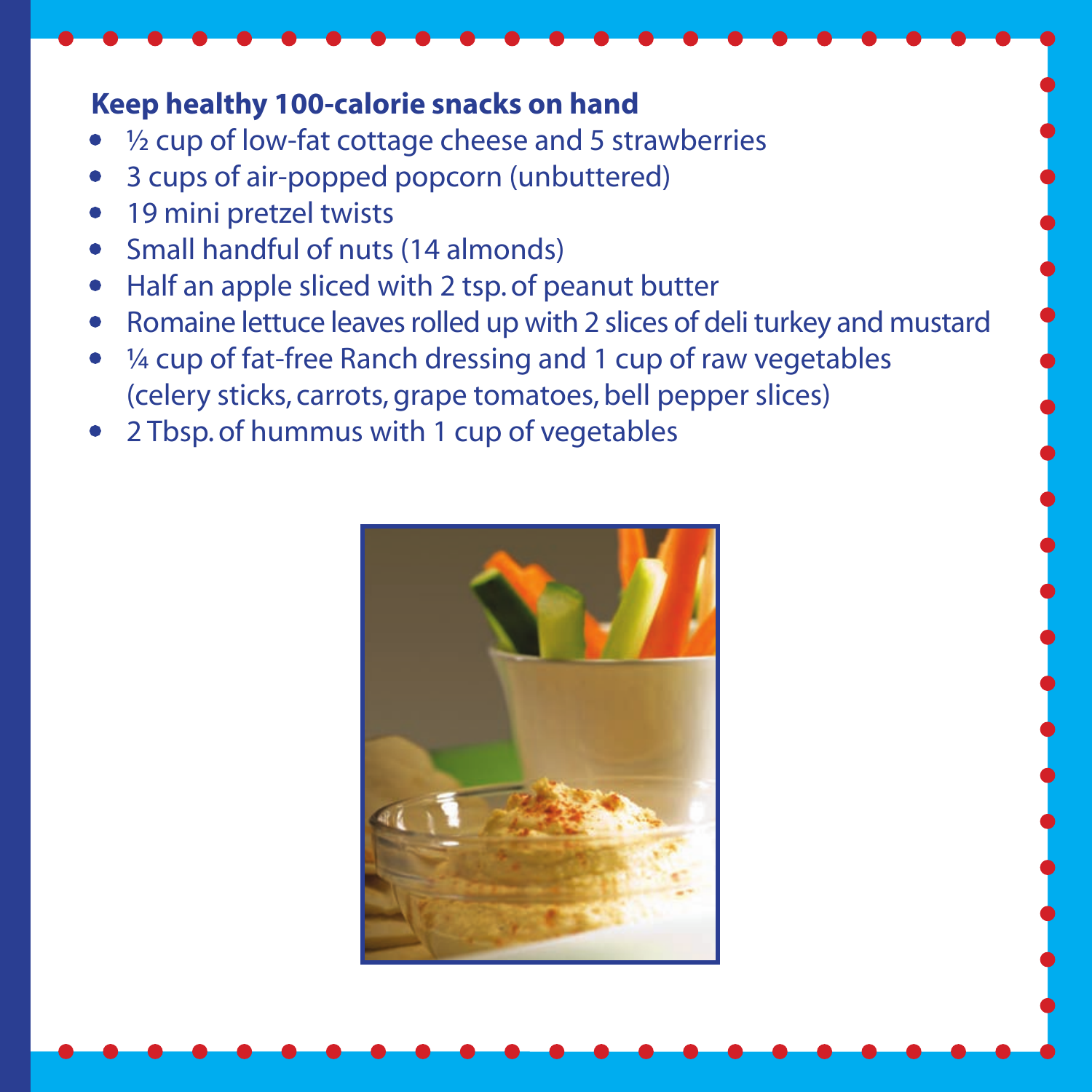#### **Take sleep seriously**

Most new moms find that they don't get enough sleep. Did you know that not getting enough sleep can lead to weight gain and depression? Here are some tips to help you get enough sleep:

- Try your best to sleep when your baby sleeps, day or night. You won't get a stretch of 8 hours of sleep, but every little bit helps.
- Set up a bedtime routine. Whether it's a bath, book or other ritual, routines can help us fall asleep faster.
- Go to bed earlier at night and don't feel guilty about it. Letting some things go may allow you to get much-needed rest.
- Avoid alcohol and caffeine which can interrupt your nighttime sleep.
- Involve other family members to help with household chores and caring for the baby.

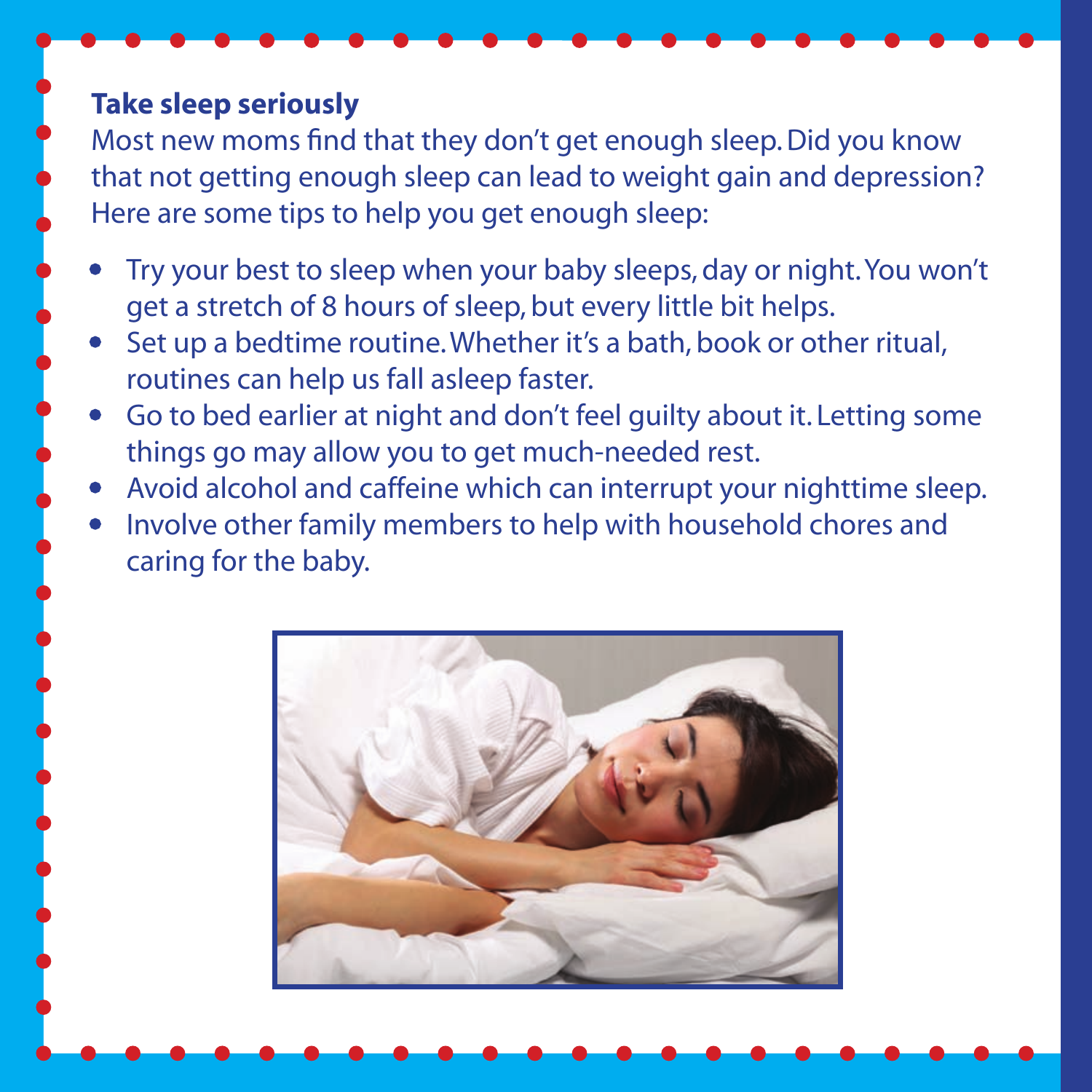### **Step 5 Plan Your Portions**

How much you eat is just as important as what you eat. Use the plate model below to help you think about controlling portion size. How does your plate compare?



#### **Fill half your plate with fruits and vegetables.**

- Eat a variety of fruits and vegetables rich in color.
- Add chopped peppers, carrots or zucchini to meats, sauces or brown rice.
- Top your cereal or oatmeal with bananas or berries.
- Add mandarin oranges, dried cranberries or avocado to your salad.

Fresh, frozen, and canned fruits and vegetables all count. Choose lowsodium canned vegetables and canned fruits that are in 100 % fruit juice.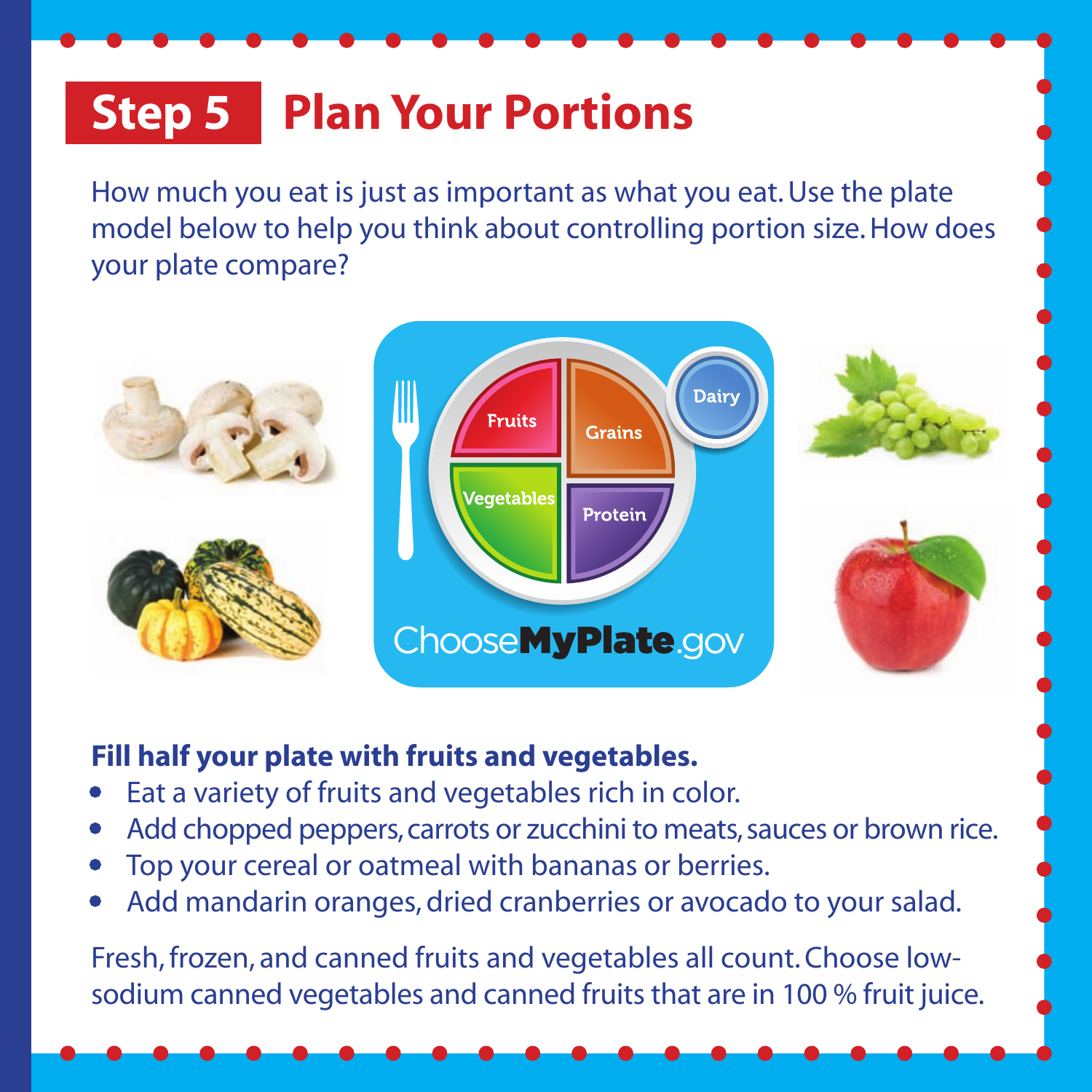### **Fill ¼ of your plate with grains, and make at least half your grains whole grains.**

To eat more whole grains, make the switch for some of your staple foods. Enjoy whole wheat bread instead of white bread, or brown rice instead of white rice.



Remember, just because a food like bread looks brown doesn't mean it's made from whole grains. Check the label, and choose foods that list the words "whole" or "whole grain" as the first ingredient.

Be adventurous and try these whole grains:

- **Barley**
- **Bulgur**
- **Brown rice**
- Farro
- Oats
- Whole wheat bread and pasta
- **Ouinoa**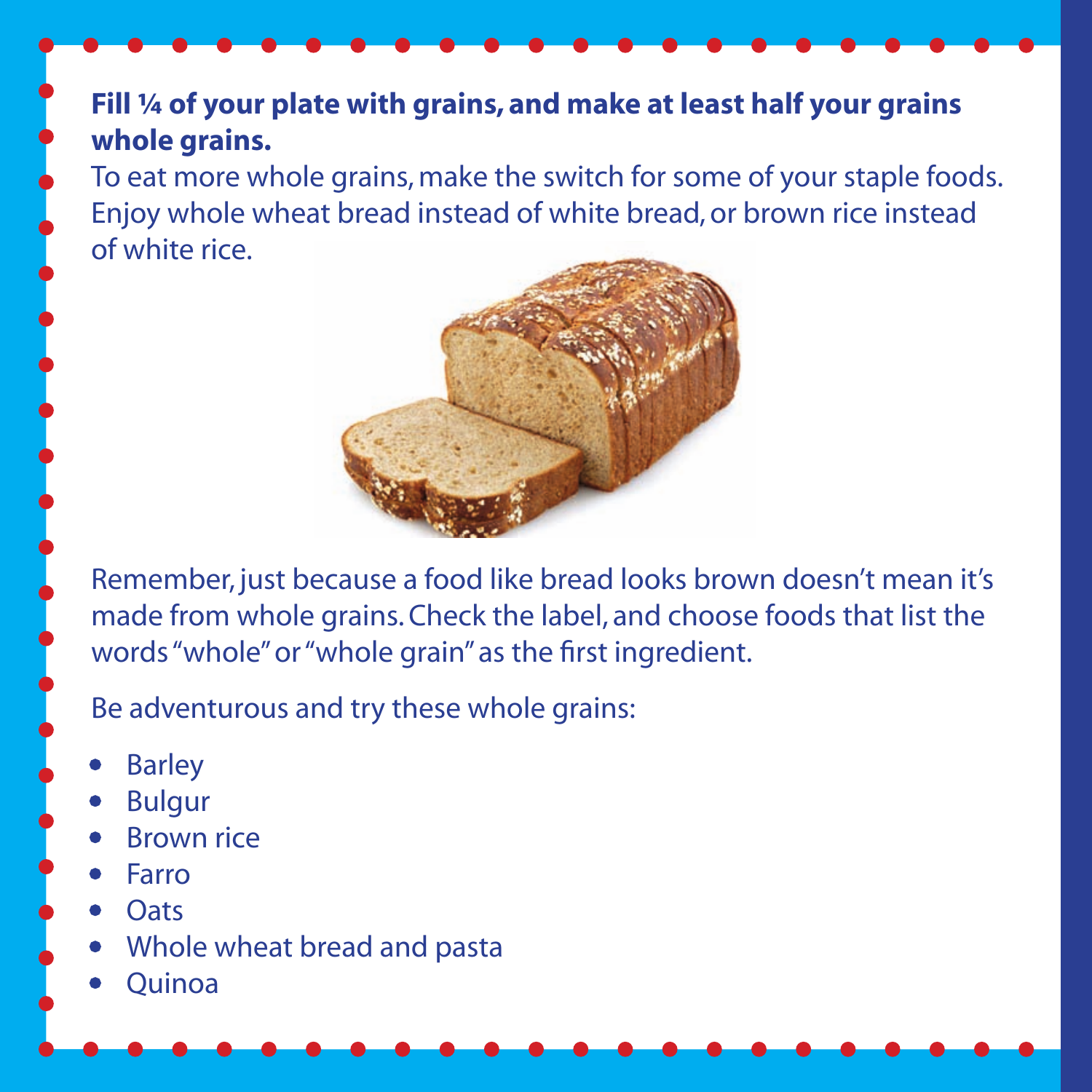

**Fill ¼ of your plate with lean protein sources.**

Try seafood, beans and peas, and nuts as well as meats, poultry, and eggs.

Choose lean cuts and ground meat that is at least 90% lean. Examples of lean cuts are round roast or steak, tenderloin or skinless chicken breast. Trim and drain fat from meat and remove skin from poultry to cut fat and calories.

Bake, broil or grill meat, poultry, fish and seafood for a healthier option!

#### **Select low-fat dairy options.**

Choose skim or 1% milk, yogurt and cheese. They have the same amount of calcium and other nutrients as whole or 2% milk, but less fat and calories.

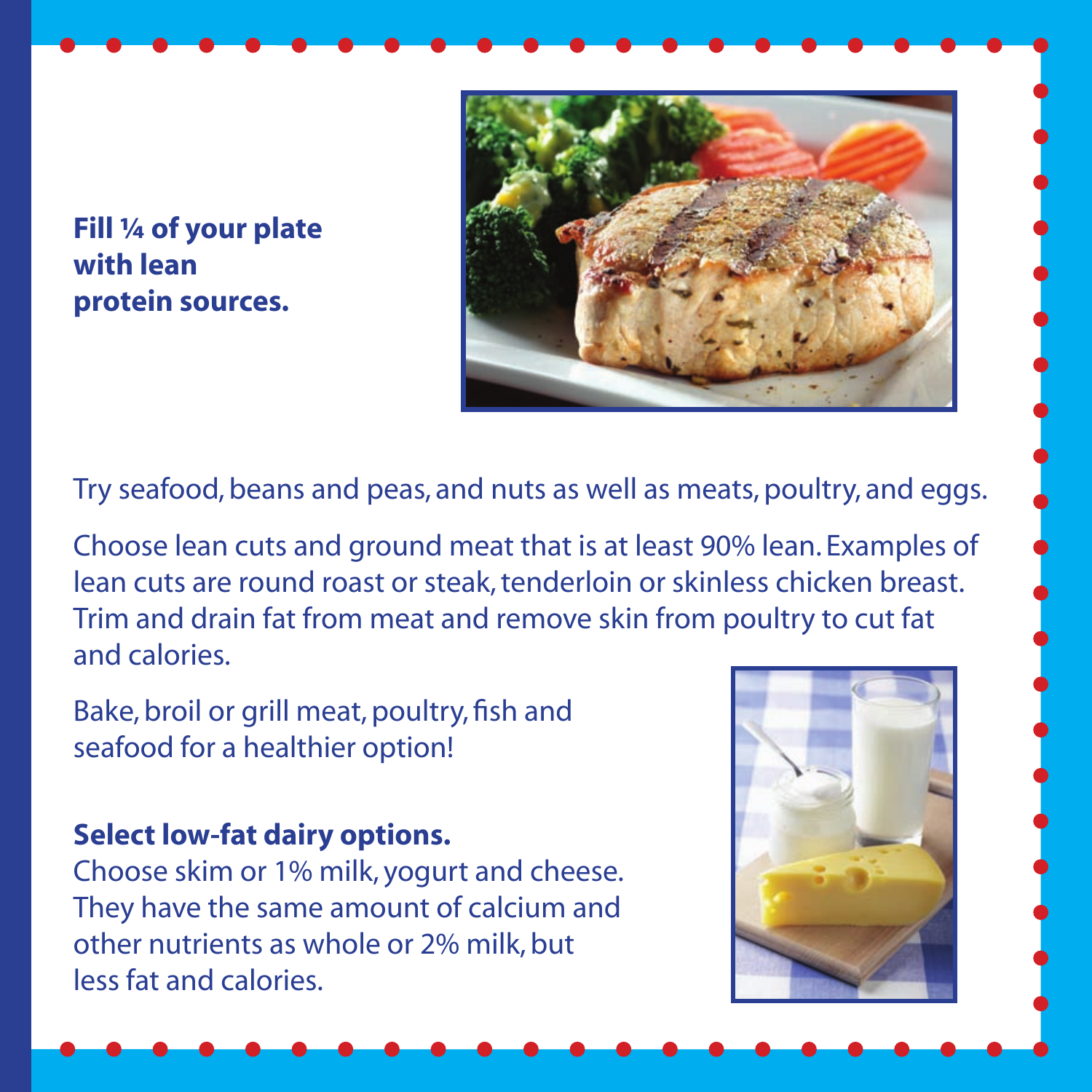### **Dine Out Wisely**

Be aware of what you eat when you are on the go! You may not realize how many calories are in your favorite fast food meal. Here are some ways to make better choices when eating out.

#### **Go for health, not 'value'**

Choose smaller portions, or if you order a larger meal, share it! Remember, drinks have calories too—choose water or order a small sized beverage. Here are a few more tips:

- Avoid the breadbasket. Save your appetite for the main meal.
- Restaurant portions are often large. If you're not splitting your meal with someone, bring half of it home to enjoy the next day.
- Ask to substitute a fruit, vegetable or salad for the fries.
- Eat slowly so you will eat less.

#### **Order your fish and chicken wisely**

Breading, skin and mayonnaise add a lot of extra calories and fat to your meal. Order grilled or baked items instead of crispy (which usually means fried) or remove the skin and breading before you dig in…and skip the sauce!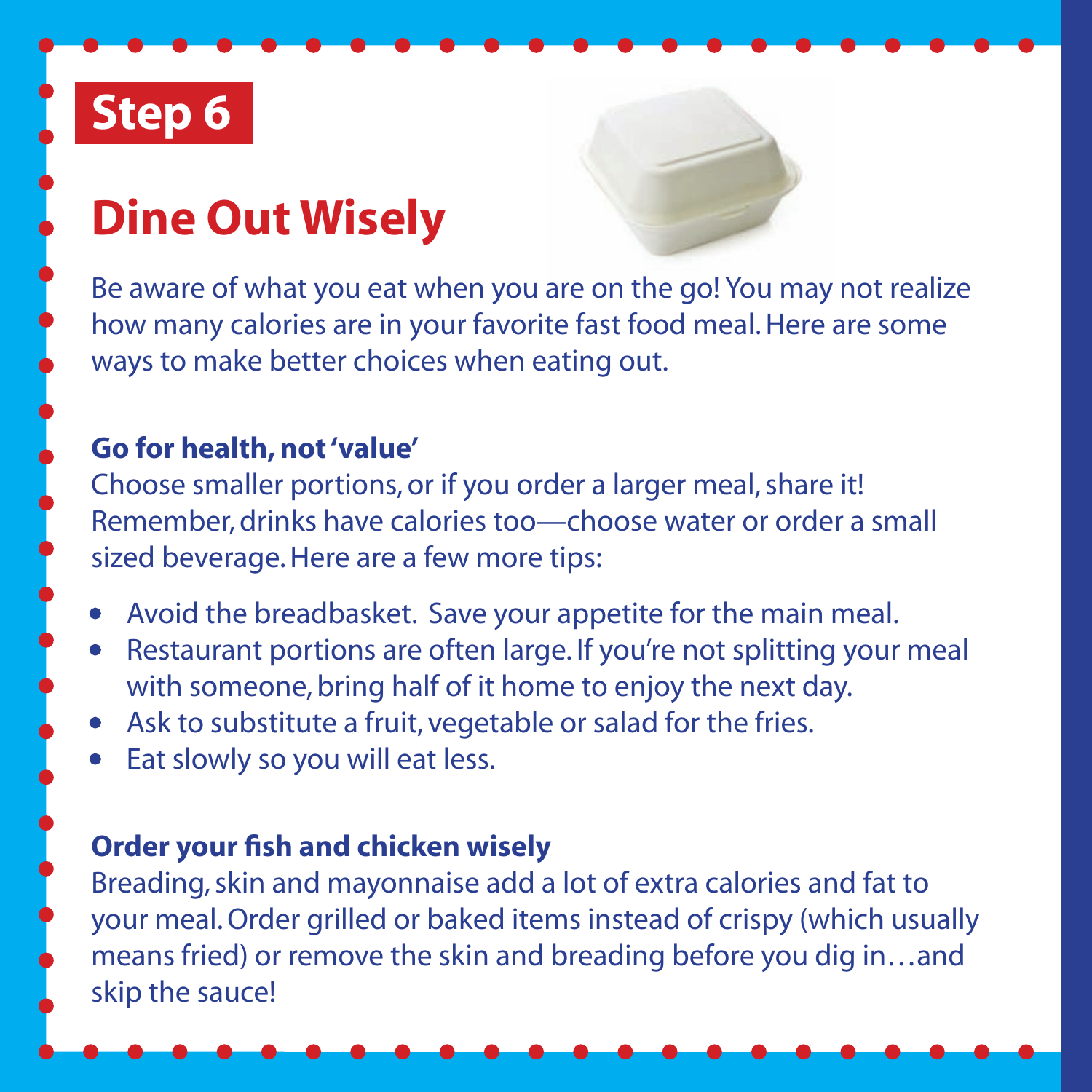#### **Order smart salads**

Order the dressing on the side and choose low-fat options. Limit highfat salad toppings like cheese, bacon, croutons and crispy shells. Instead, try these healthy fixings:

- Mandarin oranges
- Dried cranberries
- Grilled chicken
- **Chickpeas or other beans/lentils**
- Sunflower seeds
- Avocado

#### **Pick the better pizza**



Order your pizza with lots of vegetables instead of pepperoni, sausage, hamburger or extra cheese. Choose thin crust rather than thick, and avoid the crusts stuffed with cheese. Enjoy one slice of pizza and add a side salad for a healthier meal.

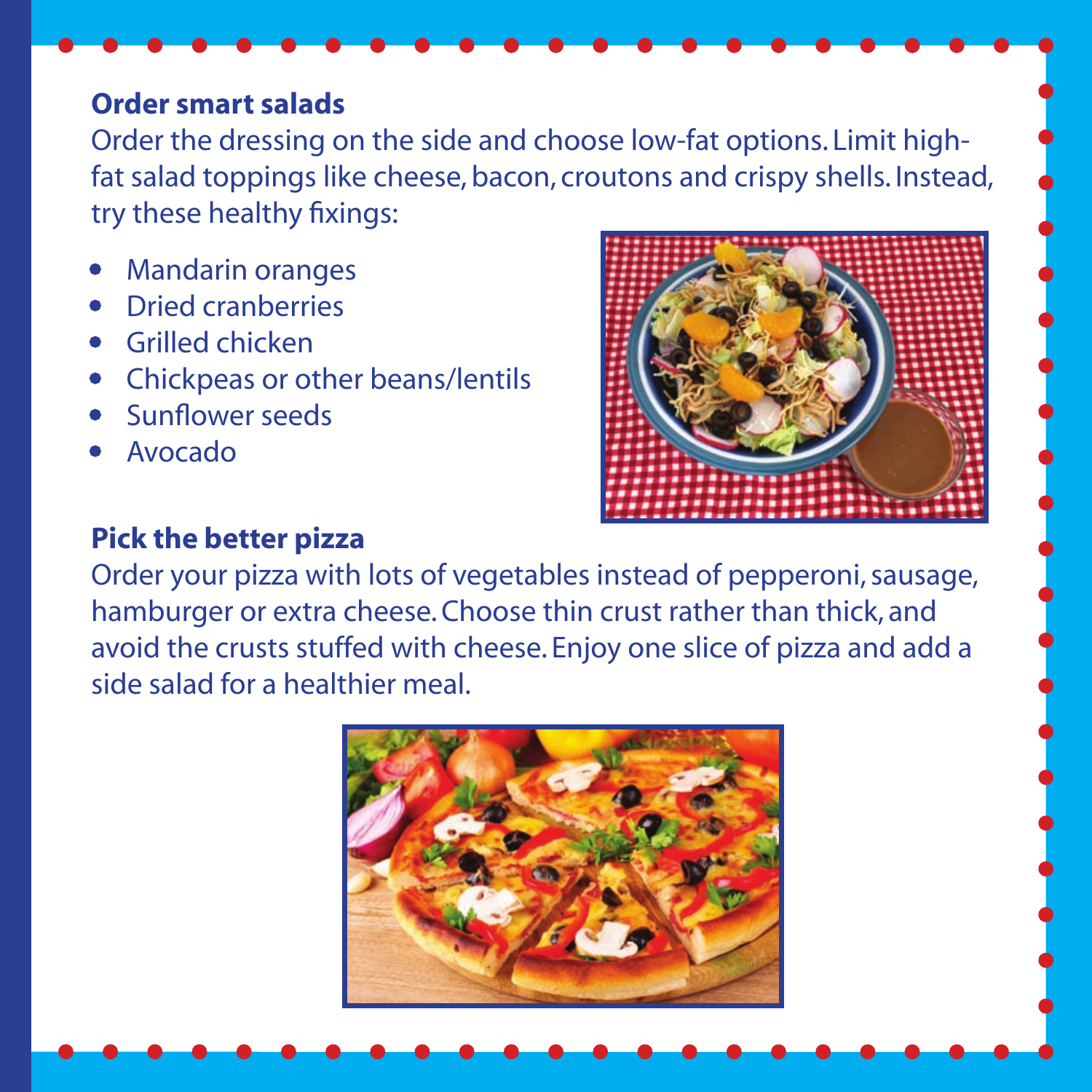# **Step 7 Set Yourself Up for Success**

### **Be realistic**

Remember that slow and steady weight loss is the best way to reach and maintain a healthy weight. Don't expect your body to change overnight. Make small changes in your eating and activity that work with your lifestyle. Set reasonable goals and think about long-term success.

#### **Keep a journal**

Keeping track of what you eat is a great weight loss tool. You will see patterns in your eating and find what you can change for a healthier diet. Physical activity journals are also a great way to keep you motivated to move. Some people make a list in their cell phones.

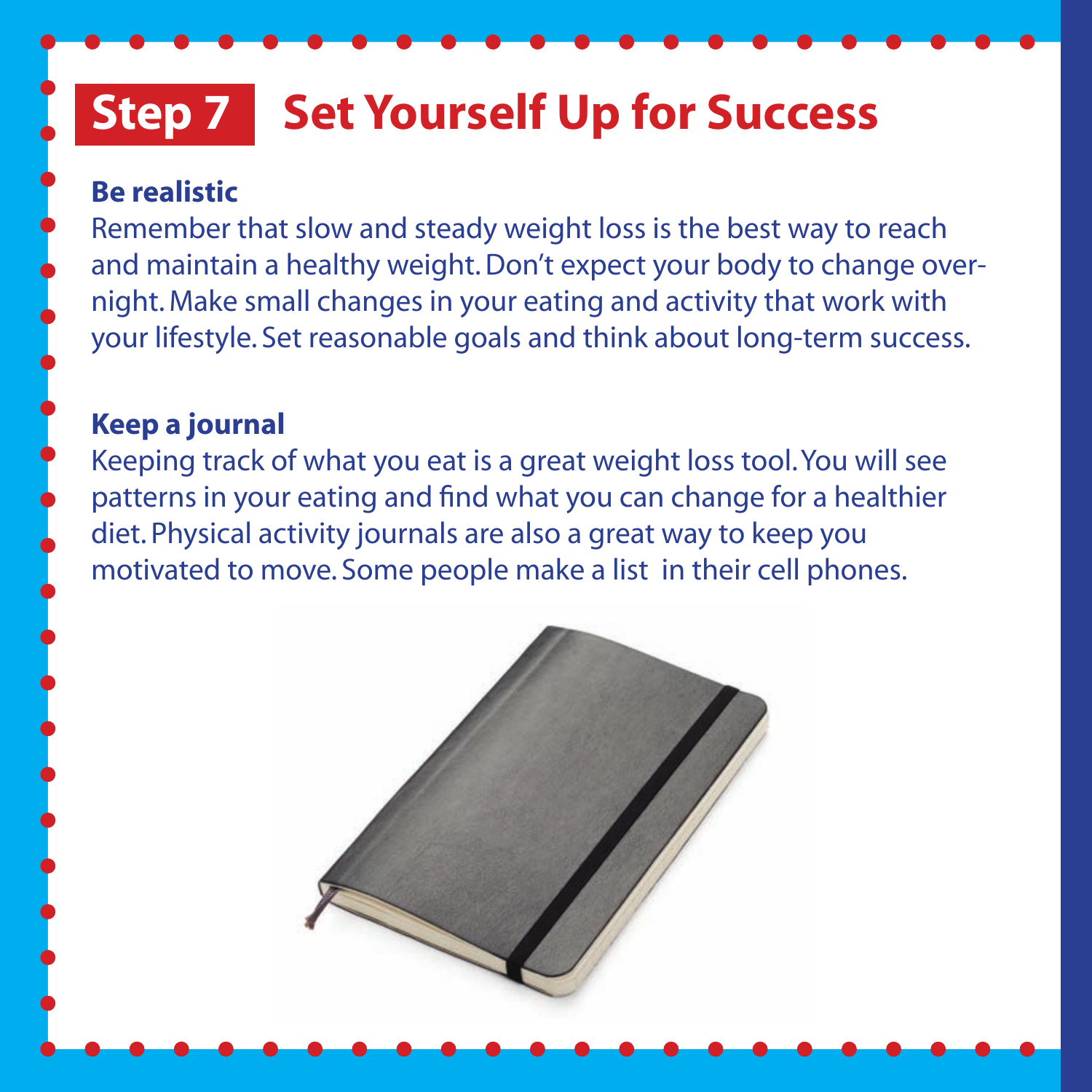#### **Find a buddy**

Set fitness and eating goals with a supportive friend or family member. It is a lot easier to follow through on good intentions when someone else is rooting for you.



#### **Reward yourself…but not with food**

When you reach a goal, treat yourself! Spend some time alone with your favorite book or magazine, go to a movie or try on those jeans you've put away in your closet and NOW see how they fit!

#### **Don't give up**

If you miss an exercise session or eat more than you planned on a holiday or a get together, don't give up! Everyone slips up now and then. It's what you do long-term that matters. Have confidence in yourself and remember how great you will feel when you reach a healthy weight!

**Visit www.mass.gov/MassInMotion to find out more about how you can take small, easy steps to eat better and move more.**

> **Celebrate all of the positive changes you're making towards feeling great!**